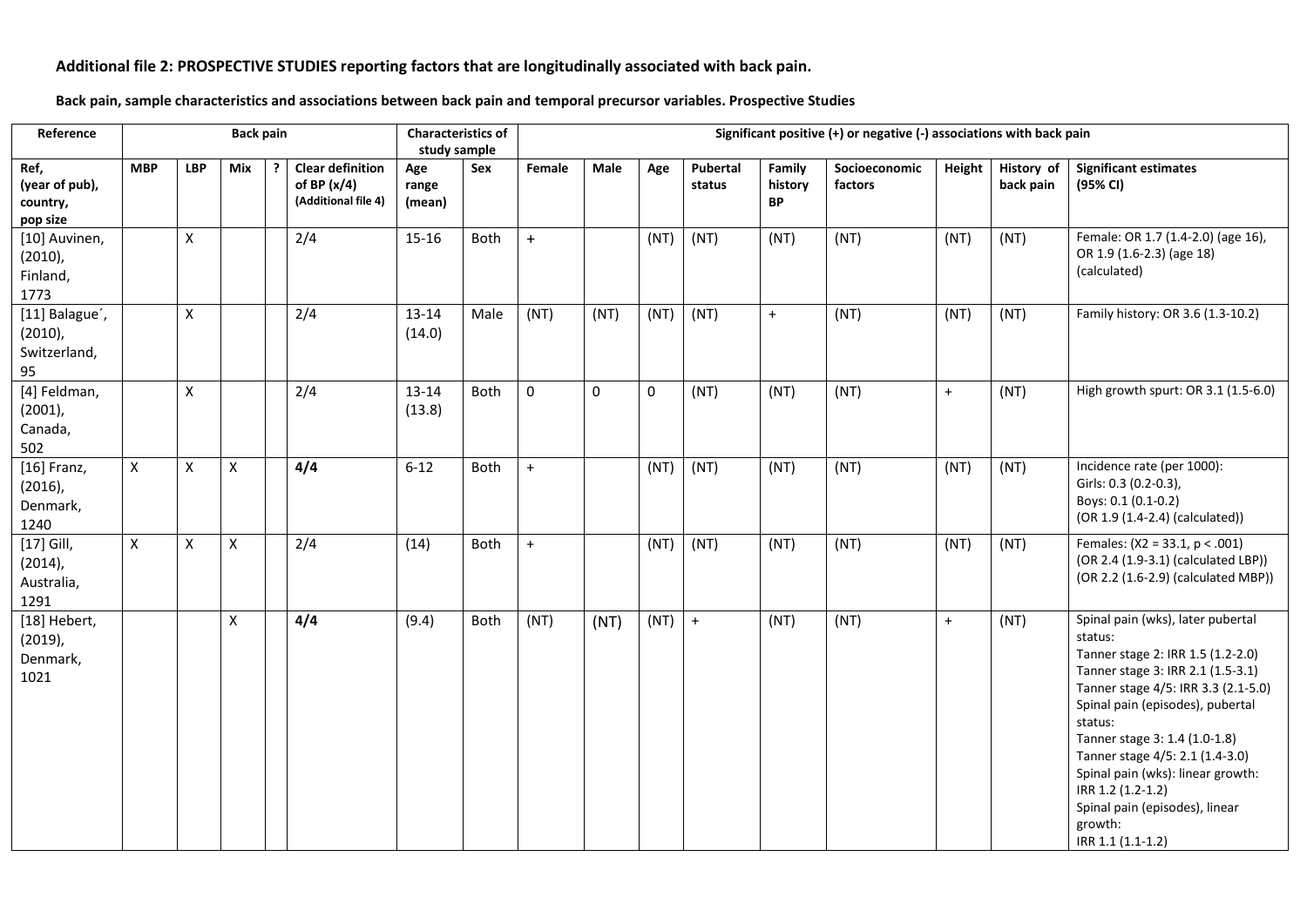| Reference                                                 |            |            | <b>Back pain</b> |                  |                                                                 | <b>Characteristics of</b><br>study sample |             | Significant positive (+) or negative (-) associations with back pain |      |      |                    |                                |                          |           |                                |                                                                                        |  |  |
|-----------------------------------------------------------|------------|------------|------------------|------------------|-----------------------------------------------------------------|-------------------------------------------|-------------|----------------------------------------------------------------------|------|------|--------------------|--------------------------------|--------------------------|-----------|--------------------------------|----------------------------------------------------------------------------------------|--|--|
| Ref,<br>(year of pub),<br>country,<br>pop size            | <b>MBP</b> | <b>LBP</b> | Mix              |                  | <b>Clear definition</b><br>of BP $(x/4)$<br>(Additional file 4) | Age<br>range<br>(mean)                    | Sex         | Female                                                               | Male | Age  | Pubertal<br>status | Family<br>history<br><b>BP</b> | Socioeconomic<br>factors | Height    | <b>History</b> of<br>back pain | Significant estimates<br>(95% CI)                                                      |  |  |
| [21] Hestbaek,<br>$(2006)$ ,<br>Denmark,<br>9600          |            | X          |                  |                  | 4/4                                                             | $12 - 22$<br>(17.3)                       | Both        | (NT)                                                                 | (NT) | (NT) | (NT)               | (NT)                           | (NT)                     | (NT)      | $\ddot{}$                      | BP in adolescence for BP in<br>adulthood: OR 4.3 (3.5-5.4)                             |  |  |
| [22] Janssens,<br>$(2011)$ ,<br>USA/<br>Denmark<br>4226   |            |            |                  | $\mathsf X$      | 1/4                                                             | $11 - 15$<br>(11.6)<br>/(13.7)            | Both        | (NT)                                                                 | (NT) | (NT) | $+$                | (NT)                           | (NT)                     | $\pmb{0}$ | (NT)                           | Later pubertal status:<br>OR 1.6 (1.3-2.0) (USA)<br>OR 1.3 (1.1-1.6) (Dutch)           |  |  |
| [23] Jones,<br>$(2009)$ ,<br>England,<br>178              |            | X          |                  |                  | 2/4                                                             | $11 - 14$                                 | <b>Both</b> | (NT)                                                                 | (NT) | (NT) | (NT)               | (NT)                           | (NT)                     | $\ddot{}$ | (NT)                           | Shorter than median height<br>(158cm): RR 2.1 (1.2-3.8)                                |  |  |
| [24] Jones,<br>$(2003)$ ,<br>England,<br>1046             |            | X          |                  |                  | 2/4                                                             | $11 - 14$                                 | <b>Both</b> | (NT)                                                                 | (NT) | (NT) | (NT)               | (NT)                           | (NT)                     | 0         | (NT)                           |                                                                                        |  |  |
| [26] Kroner-<br>Herwig,<br>$(2017)$ ,<br>Germany,<br>1522 |            |            |                  | $\boldsymbol{X}$ | 1/4                                                             | $7 - 14$<br>(13.4)                        | <b>Both</b> | $+$                                                                  |      | (NT) | (NT)               | (NT)                           | (NT)                     | (NT)      | (NT)                           | Female: OR 1.6 (1.2-2.0)                                                               |  |  |
| [27] Mattila,<br>$(2008)$ ,<br>Finland,<br>57408          |            | Χ          |                  |                  | 2/4                                                             | 14-18<br>(16.6)                           | Both        |                                                                      | $+$  | (NT) |                    | (NT)                           | (NT)                     | (NT)      | (NT)                           | Males: HR 3.2 (2.7-3.7)<br>Later pubertal status:<br>HR 0.6 (0.5-0.8) (males)          |  |  |
| $[28]$<br>Mikkonen,<br>$(2016)$ ,<br>Finland,<br>1625     |            | Χ          |                  |                  | 2/4                                                             | 15-16                                     | <b>Both</b> | $+$                                                                  |      | (NT) | (NT)               | (NT)                           | (NT)                     | (NT)      | (NT)                           | Female: Girls 44%, boys 31%<br>(OR 1.7 (1.4-2.1) (calculated))                         |  |  |
| $[29]$<br>Mikkonen,<br>(2013),<br>Finland,<br>1660        |            | X          |                  |                  | 2/4                                                             | 15-16                                     | <b>Both</b> | $+$                                                                  |      | (NT) | (NT)               | (NT)                           | (NT)                     | (NT)      | (NT)                           | Female: prevalence percentage<br>girls 61%, boys 49%<br>(OR 1.6 (1.4-2.0) (calculated) |  |  |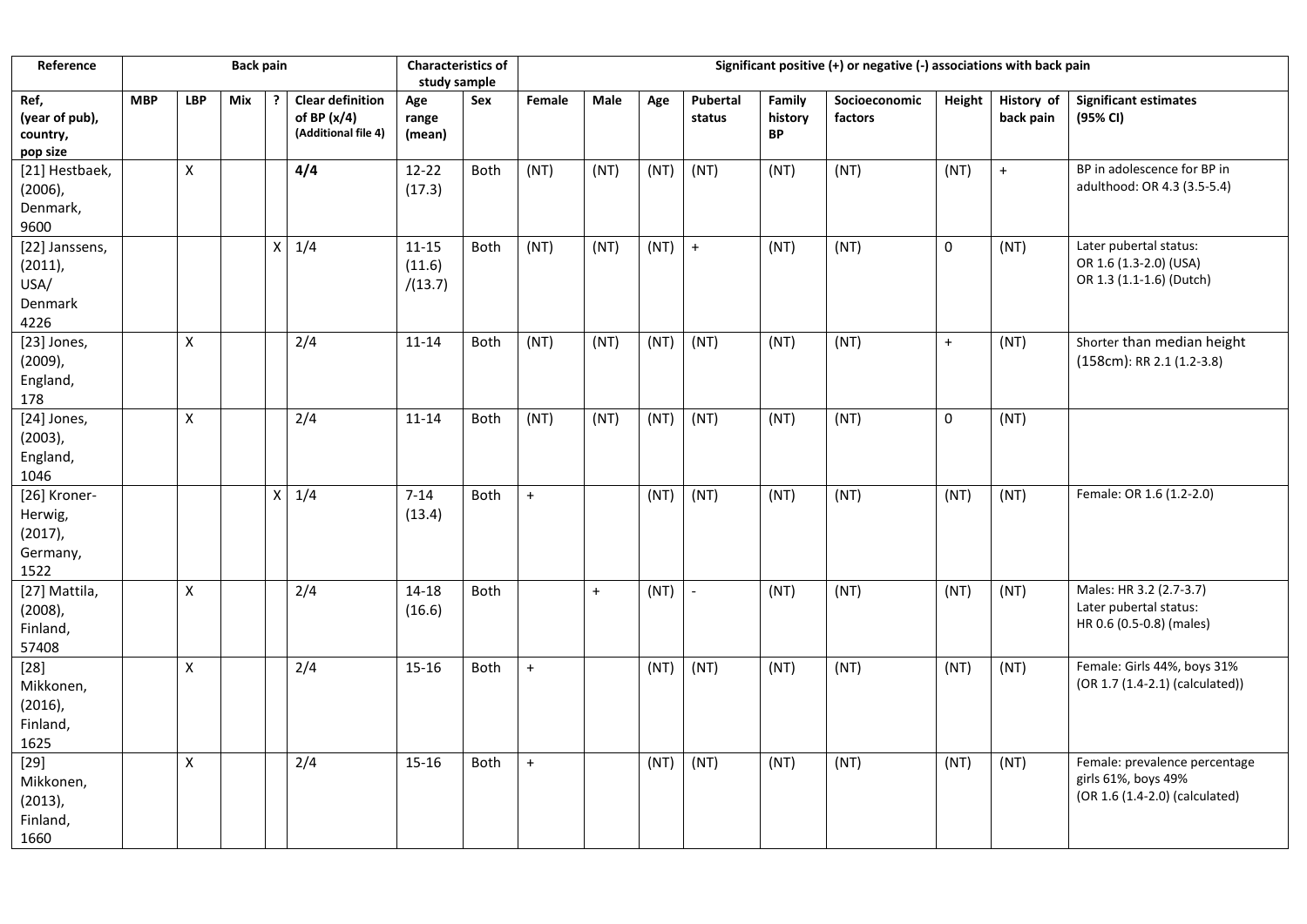| Reference                                                                                                                                                                                                                                       |                                                  |   | <b>Back pain</b>                               |                        |     | <b>Characteristics of</b><br>study sample |             | Significant positive (+) or negative (-) associations with back pain |                    |                                |                          |           |                         |                                          |      |                                                                                                                                                                                 |  |  |
|-------------------------------------------------------------------------------------------------------------------------------------------------------------------------------------------------------------------------------------------------|--------------------------------------------------|---|------------------------------------------------|------------------------|-----|-------------------------------------------|-------------|----------------------------------------------------------------------|--------------------|--------------------------------|--------------------------|-----------|-------------------------|------------------------------------------|------|---------------------------------------------------------------------------------------------------------------------------------------------------------------------------------|--|--|
| Ref,<br>(year of pub),<br>country,<br>pop size                                                                                                                                                                                                  | <b>MBP</b><br><b>LBP</b><br>Mix<br>of BP $(x/4)$ |   | <b>Clear definition</b><br>(Additional file 4) | Age<br>range<br>(mean) | Sex | Female                                    | Male        | Age                                                                  | Pubertal<br>status | Family<br>history<br><b>BP</b> | Socioeconomic<br>factors | Height    | History of<br>back pain | <b>Significant estimates</b><br>(95% CI) |      |                                                                                                                                                                                 |  |  |
| [31] Nissinen,<br>$(1994)$ ,<br>Finland,<br>859                                                                                                                                                                                                 |                                                  | X |                                                |                        | 2/4 | $10 - 11$<br>(10.8)                       | Both        | 0                                                                    | 0                  | (NT)                           | (NT)                     | (NT)      | (NT)                    | $+$                                      | (NT) | Height: OR 1.2 (1.0-1.5)                                                                                                                                                        |  |  |
| [32] Sano,<br>$(2015)$ ,<br>Japan,<br>4597                                                                                                                                                                                                      |                                                  | X |                                                |                        | 2/4 | $9 - 10$                                  | Both        | 0                                                                    | 0                  | $+$                            | (NT)                     | (NT)      | (NT)                    | (NT)                                     | (NT) | Age: 9 yr 10%, 14 yr 25%<br>(OR 2.9 (2.6-3.3) (calculated)                                                                                                                      |  |  |
| [33] Sjolie,<br>$(2004)$ ,<br>Norway,<br>85                                                                                                                                                                                                     |                                                  | X |                                                |                        | 2/4 | 14-16<br>(14.7)                           | Both        | (NT)                                                                 | (NT)               | (NT)                           | (NT)                     | (NT)      | (NT)                    | (NT)                                     | $+$  | History of BP:<br>OR 2.7 (1.1-7.1) (ever)<br>OR 9.1 (3.0-27.2) (>7days)                                                                                                         |  |  |
| [34] Smith,<br>$(2017)$ ,<br>Australia,<br>1088                                                                                                                                                                                                 |                                                  | X |                                                |                        | 3/4 | (14)                                      | Both        | $+$                                                                  |                    | (NT)                           | (NT)                     | (NT)      | $\ddot{}$               | (NT)                                     | $+$  | Females: OR: 2.0 (1.2-3.0) (no<br>previous BP) OR 7.7 (4.7, 12.6)<br>(previous BP)<br>Higher socioeconomic index:<br>OR 0.8 (0.7-1.0)<br>History of BP: OR 7.7 (4.7-12.6)(girl) |  |  |
| [35] Szita,<br>$(2018)$ ,<br>Hungary,<br>952                                                                                                                                                                                                    | X                                                | X | X                                              |                        | 3/4 | $7 - 16$<br>(11.0)                        | Both        | 0                                                                    | $\mathbf{0}$       | $+$                            | (NT)                     | $\ddot{}$ | (NT)                    | (NT)                                     | (NT) | Older age: OR 1.5 (1.1-2.3)<br>Family history:<br>OR 2.1 (1.4-3.1)                                                                                                              |  |  |
| [36] Szpalski,<br>$(2002)$ ,<br>Belgium,<br>287                                                                                                                                                                                                 |                                                  | X |                                                |                        | 1/4 | $9 - 12$                                  | <b>Both</b> | (NT)                                                                 | (NT)               | (NT)                           | (NT)                     | $+$       | (NT)                    | (NT)                                     | (NT) | Family history:<br>OR 2.0 (1.1-4.0)                                                                                                                                             |  |  |
| Pub: Publication, (NT): Not tested, (NR): Included in study but not reported, + significant positive association, - significant negative association, 0: tested but non-significant estimate, OR: odds ratio, PR: prevalence r<br>relative risk |                                                  |   |                                                |                        |     |                                           |             |                                                                      |                    |                                |                          |           |                         |                                          |      |                                                                                                                                                                                 |  |  |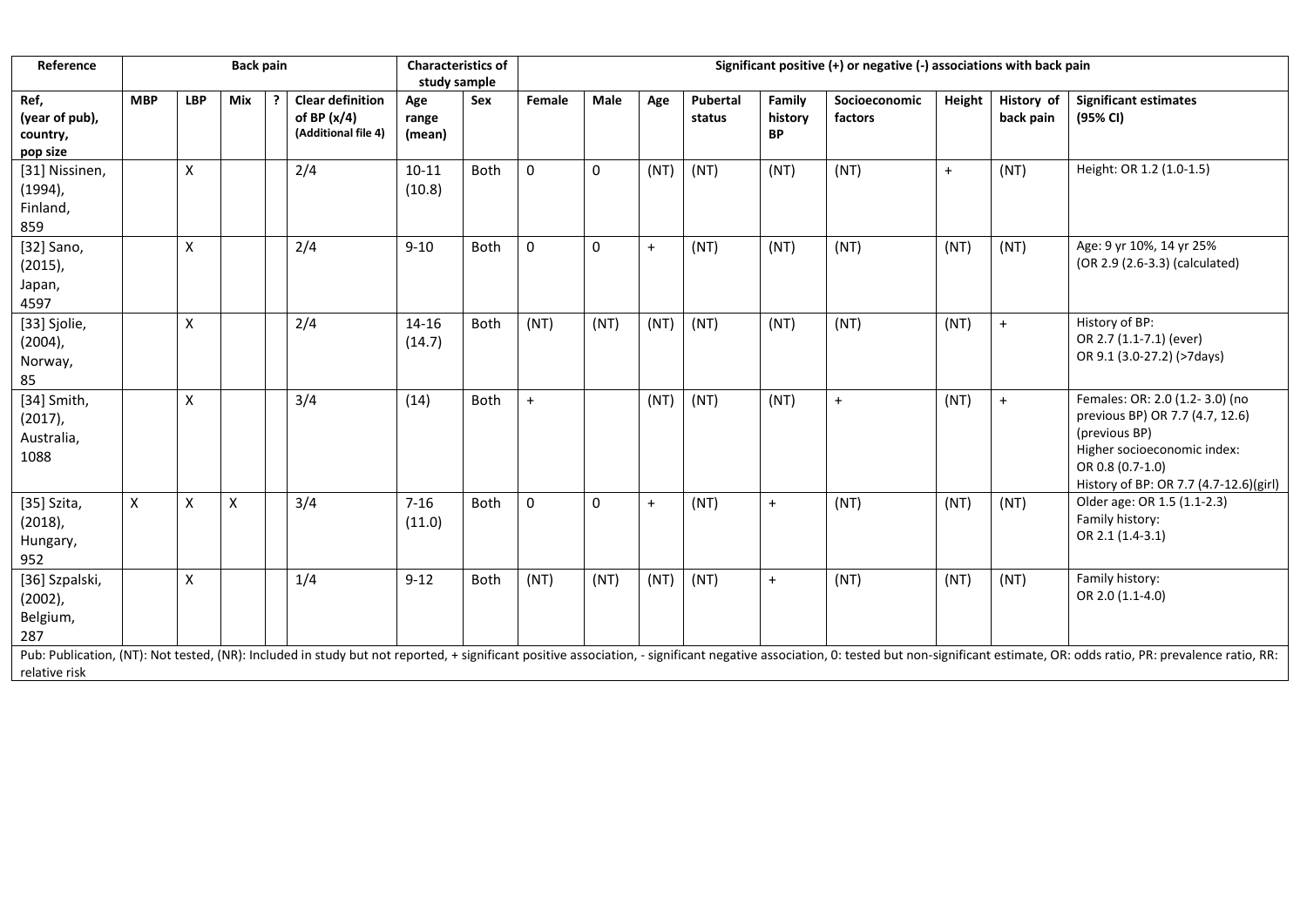**Back pain, sample characteristics and associations between back pain and some bidirectional variables. Prospective Studies**

| Reference                                           |            |                    | <b>Back Pain</b> |   |                                                                 | <b>Characteristics</b> | of study sample | Significant positive (+) or negative (-) associations with back pain |                           |                                 |         |                               |                |               |                      |              |                                     |                                                                                                                             |  |
|-----------------------------------------------------|------------|--------------------|------------------|---|-----------------------------------------------------------------|------------------------|-----------------|----------------------------------------------------------------------|---------------------------|---------------------------------|---------|-------------------------------|----------------|---------------|----------------------|--------------|-------------------------------------|-----------------------------------------------------------------------------------------------------------------------------|--|
| Reference<br>(year of pub),<br>country,<br>pop size | <b>MBP</b> | <b>LBP</b>         | <b>Mix</b>       | ? | <b>Clear definition</b><br>of BP $(x/4)$<br>(Additional file 4) | Age<br>range<br>(mean) | Sex             | <b>BMI</b>                                                           | <b>Muscle</b><br>strength | Flexibility<br><b>Tightness</b> | Posture | Physical<br>activity/<br>work | Screen<br>time | Poor<br>Sleep | Carry<br><b>Bags</b> | <b>Smoke</b> | Illness/<br><b>Psychos</b><br>ocial | <b>Significant estimates</b><br>(95% CI)                                                                                    |  |
| [9] Aartun,<br>$(2016)$ ,<br>Denmark,<br>625        | X          | X                  | X                |   | 3/4                                                             | $11 - 13$              | Both            | (NT)                                                                 | (NT)                      | (NT)                            | (NT)    | $\mathbf 0$                   | (NT)           | (NT)          | (NT)                 | (NT)         | (NT)                                |                                                                                                                             |  |
| [10] Auvinen,<br>$(2010)$ ,<br>Finland,<br>1773     |            | $\pmb{\mathsf{X}}$ |                  |   | 2/4                                                             | 15-16                  | Both            | (NT)                                                                 | (NT)                      | (NT)                            | (NT)    | (NT)                          | (NT)           | $+$           | (NT)                 | (NT)         | (NT)                                | Insufficient Sleep:<br>OR 2.9 (1.7-5.2) (girls)<br>OR 2.4 (1.3-4.5) (boys)                                                  |  |
| [11] Balague',<br>$(2010)$ ,<br>Switzerland,<br>95  |            | X                  |                  |   | 2/4                                                             | 13-14<br>(14.0)        | Male            | $+$                                                                  | (NT)                      | (NT)                            | (NT)    | $+$                           | (NT)           | (NT)          | (NT)                 | (NT)         | (NT)                                | Higher BMI: OR 1.3<br>$(1.0-1.5)$<br>Playing sport: OR 9.5<br>$(1.9 - 48.2)$                                                |  |
| [12] Deere,<br>$(2012)$ ,<br>England,<br>3378       | X          | X                  |                  |   | 2/4                                                             | 17<br>(17.8)           | Both            | $\mathsf{O}\xspace$                                                  | (NT)                      | (NT)                            | (NT)    | (NT)                          | (NT)           | (NT)          | (NT)                 | (NT)         | (NT)                                |                                                                                                                             |  |
| [13] Feldman,<br>$(2002)$ ,<br>Canada,<br>502       |            | X                  |                  |   | 2/4                                                             | 13-14<br>(13.8)        | Both            | (NT)                                                                 | (NT)                      | (NT)                            | (NT)    | $+$                           | (NT)           | (NT)          | (NT)                 | (NT)         | (NT)<br>$\mathbf{0}$                | White collar work: OR<br>$4.9(1.7-14.2)$                                                                                    |  |
| [4] Feldman,<br>$(2001)$ ,<br>Canada,<br>502        |            | X                  |                  |   | 2/4                                                             | 13-14<br>(13.8)        | Both            | (NT)                                                                 | (NT)                      | $+$                             | (NT)    | $\mathsf 0$                   | (NT)           | (NT)          | (NT)                 | $\ddot{}$    | (NT)                                | Tight hamstrings: OR<br>$1.1(1.0-1.1)$<br>Smoking: OR 2.2 (1.4-<br>3.5)                                                     |  |
| [14] Feldman,<br>$(1999)$ ,<br>Canada,<br>502       |            | X                  |                  |   | 2/4                                                             | 13-14<br>(13.8)        | Both            | (NT)                                                                 | (NT)                      | (NT)                            | (NT)    | (NT)                          | (NT)           | (NT)          | (NT)                 | $+$          | (NT)                                | Smoking: OR 2.4 (1.3-<br>6.0)                                                                                               |  |
| $[15]$ Franz,<br>$(2017)$ ,<br>Denmark,<br>1205     | X          | X                  | X                |   | 4/4                                                             | $6 - 12$               | Both            | (NT)                                                                 | (NT)                      | (NT)                            | (NT)    | $\boldsymbol{+}$              | (NT)           | (NT)          | (NT)                 | (NT)         | (NT)                                | Vigorous intensity<br>physical activity: OR 1.2<br>$(1.0-1.4)$ (diagnostic<br>spinal pain) OR 1.3 (1.0-<br>1.5) (traumatic) |  |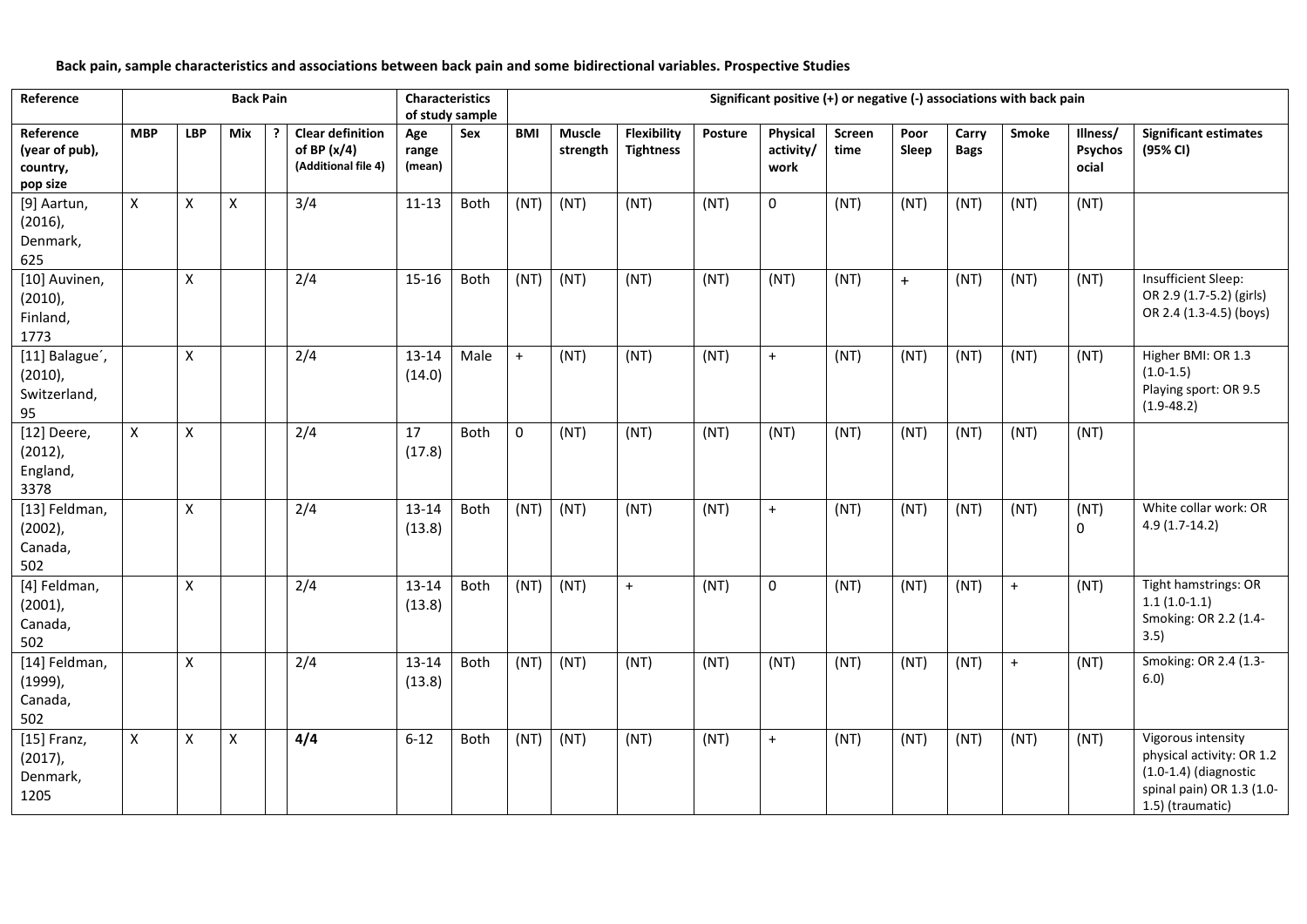| Reference                                                |                |                | <b>Back Pain</b>          |                                                                 | <b>Characteristics</b> | of study sample | Significant positive (+) or negative (-) associations with back pain |                           |                                        |           |                               |                |               |                      |              |                              |                                                                                                                                                                                                                   |  |
|----------------------------------------------------------|----------------|----------------|---------------------------|-----------------------------------------------------------------|------------------------|-----------------|----------------------------------------------------------------------|---------------------------|----------------------------------------|-----------|-------------------------------|----------------|---------------|----------------------|--------------|------------------------------|-------------------------------------------------------------------------------------------------------------------------------------------------------------------------------------------------------------------|--|
| Reference<br>(year of pub),<br>country,<br>pop size      | <b>MBP</b>     | <b>LBP</b>     | Mix                       | <b>Clear definition</b><br>of BP $(x/4)$<br>(Additional file 4) | Age<br>range<br>(mean) | Sex             | <b>BMI</b>                                                           | <b>Muscle</b><br>strength | <b>Flexibility</b><br><b>Tightness</b> | Posture   | Physical<br>activity/<br>work | Screen<br>time | Poor<br>Sleep | Carry<br><b>Bags</b> | <b>Smoke</b> | Illness/<br>Psychos<br>ocial | <b>Significant estimates</b><br>(95% CI)                                                                                                                                                                          |  |
| $[16]$ Franz,<br>$(2016)$ ,<br>Denmark,<br>1240          | $\pmb{\times}$ | $\pmb{\times}$ | $\boldsymbol{\mathsf{x}}$ | 4/4                                                             | $6 - 12$               | Both            | (NT)                                                                 | (NT)                      | (NT)                                   | (NT)      | $\mathbf 0$                   | (NT)           | (NT)          | (NT)                 | (NT)         | (NT)                         |                                                                                                                                                                                                                   |  |
| $[17]$ Gill,<br>$(2014)$ ,<br>Australia,<br>1291         | $\mathsf{X}$   | X              | $\pmb{\times}$            | 2/4                                                             | (14)                   | Both            | (NT)                                                                 | (NT)                      | (NT)                                   | (NT)      | (NT)                          | (NT)           | (NT)          | (NT)                 | $\ddot{}$    | (NT)<br>0                    | Smoking: OR 3.1 (1.1-<br>9.2) (MB)<br>OR: 1.8 (1.2-2.8) (BP)                                                                                                                                                      |  |
| [19] Hestbaek,<br>$(2006)$ ,<br>Denmark,<br>9600         |                | X              |                           | 4/4                                                             | 12-22<br>(17.3)        | Both            | 0                                                                    | (NT)                      | (NT)                                   | (NT)      | (NT)                          | (NT)           | (NT)          | (NT)                 | $\ddot{}$    | (NT)                         | Smoking: OR 1.7 (1.4-<br>2.1)                                                                                                                                                                                     |  |
| [20] Hestbaek,<br>$(2006)$ ,<br>Denmark,<br>9600         |                | X              |                           | 4/4                                                             | $12 - 22$<br>(17.3)    | Both            | (NT)                                                                 | (NT)                      | (NT)                                   | (NT)      | (NT)                          | (NT)           | (NT)          | (NT)                 | (NT)         | $+$                          | Asthma: OR 1.4 (1.1-<br>$1.7$ ) (female)<br>Headache: OR 1.6 (1.1-<br>$2.1$ ) (female)<br>OR 2.4 (1.2-4.7) (male)                                                                                                 |  |
| [23] Jones,<br>$(2009)$ ,<br>England,<br>178             |                | X              |                           | 2/4                                                             | 11-14                  | Both            | (NT)                                                                 | (NT)                      | (NT)                                   | (NT)      | (NT)                          | (NT)           | (NT)          | (NT)                 | (NT)         | 0<br>$+$                     | High level of peer<br>problems: RR 2.3 (1.3-<br>4.2)                                                                                                                                                              |  |
| [24] Jones,<br>$(2003)$ ,<br>England,<br>1046            |                | $\pmb{\times}$ |                           | 2/4                                                             | $11 - 14$              | Both            | $\pmb{0}$                                                            | (NT)                      | (NT)                                   | (NT)      | $\bf{+}$                      | 0              | (NT)          | 0                    | (NT)         | $\boldsymbol{+}$<br>$+$      | High level of sports<br>activity (>18hr/wk):<br>RR 1.6 (1.1-2.3)<br>Part-time work:<br>RR 1.5 (1.1-2.1)<br>Abdominal pain: RR 1.8<br>$(1.1 - 3.0)$<br>High level of<br>psychological factors:<br>RR 1.6 (1.1-2.3) |  |
| $[25]$<br>Kanchanomai,<br>$(2015)$ ,<br>Thailand,<br>524 |                | X              |                           | 2/4                                                             | 18-25<br>(19.4)        | Both            | (NT)                                                                 | (NT)                      | $+$                                    | $\ddot{}$ | (NT)                          | (NT)           | (NT)          | (NT)                 | (NT)         | (NT)                         | Tight quad muscle:<br>OR 1.7 (1.1-2.8)<br>No LB support:<br>OR 1.7 (1.2-2.6)<br>OR 2.9 (1.1-3.5)<br>(persistent LBP)                                                                                              |  |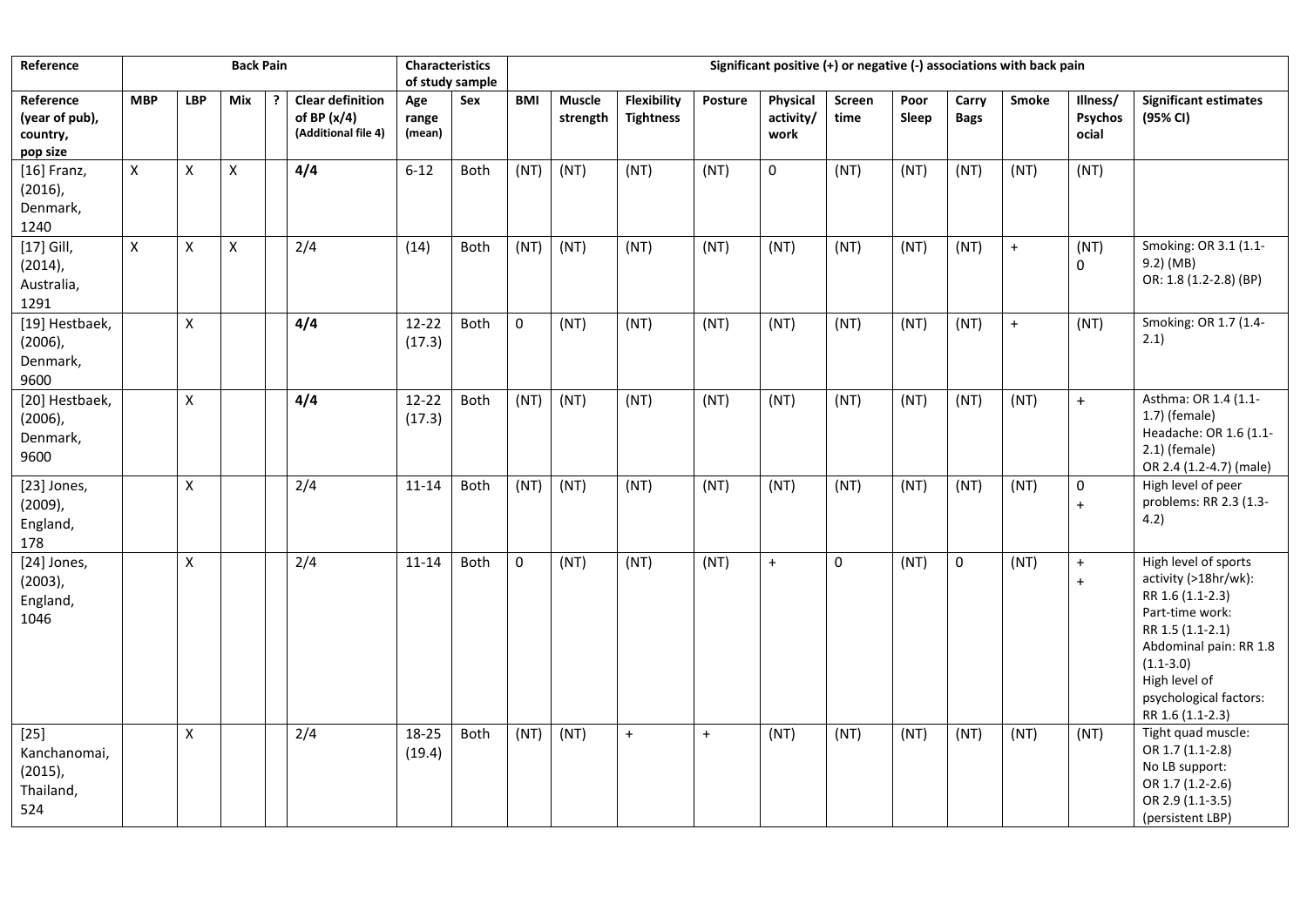| Reference                                                 |            |            | <b>Back Pain</b> |             |                                                                 | Characteristics<br>Significant positive (+) or negative (-) associations with back pain |             |                     |                           |                                 |         |                               |                |               |                      |              |                              |                                                                                                                             |  |  |
|-----------------------------------------------------------|------------|------------|------------------|-------------|-----------------------------------------------------------------|-----------------------------------------------------------------------------------------|-------------|---------------------|---------------------------|---------------------------------|---------|-------------------------------|----------------|---------------|----------------------|--------------|------------------------------|-----------------------------------------------------------------------------------------------------------------------------|--|--|
|                                                           |            |            |                  |             |                                                                 | of study sample                                                                         |             |                     |                           |                                 |         |                               |                |               |                      |              |                              |                                                                                                                             |  |  |
| Reference<br>(year of pub),<br>country,<br>pop size       | <b>MBP</b> | <b>LBP</b> | Mix              |             | <b>Clear definition</b><br>of BP $(x/4)$<br>(Additional file 4) | Age<br>range<br>(mean)                                                                  | Sex         | <b>BMI</b>          | <b>Muscle</b><br>strength | Flexibility<br><b>Tightness</b> | Posture | Physical<br>activity/<br>work | Screen<br>time | Poor<br>Sleep | Carry<br><b>Bags</b> | <b>Smoke</b> | Illness/<br>Psychos<br>ocial | <b>Significant estimates</b><br>(95% CI)                                                                                    |  |  |
| [26] Kroner-<br>Herwig,<br>$(2017)$ ,<br>Germany,<br>1522 |            |            |                  | $\mathsf X$ | 1/4                                                             | $7 - 14$<br>(13.4)                                                                      | Both        | (NT)                | (NT)                      | (NT)                            | (NT)    | (NT)                          | (NT)           | (NT)          | (NT)                 | (NT)         | $\bf{+}$<br>0                | Headache: OR 2.4 (1.8-<br>3.1)                                                                                              |  |  |
| [27] Mattila,<br>$(2008)$ ,<br>Finland,<br>57408          |            | Χ          |                  |             | 2/4                                                             | 14-18<br>(16.6)                                                                         | Both        | (NT)                | (NT)                      | (NT)                            | (NT)    | (NT)                          | (NT)           | (NT)          | (NT)                 | $+$          | (NT)                         | Daily smoking: HR 1.6<br>$(1.4-1.9)$                                                                                        |  |  |
| $[28]$<br>Mikkonen,<br>$(2016)$ ,<br>Finland,<br>1625     |            | X          |                  |             | 2/4                                                             | 15-16                                                                                   | <b>Both</b> | $\mathsf{O}\xspace$ | (NT)                      | (NT)                            | (NT)    | (NT)                          | (NT)           | (NT)          | (NT)                 | (NT)         | (NT)<br>$\ddot{}$            | <b>Externalising behaviour:</b><br>RR: 1.5 (1.3-1.7) (boys)<br>RR: 1.4 (1.3-1.5) (girls)<br>RR: 3.6 (1.5-8.5) (girls<br>18) |  |  |
| $[29]$<br>Mikkonen,<br>$(2013)$ ,<br>Finland,<br>1660     |            | X          |                  |             | 2/4                                                             | 15-16                                                                                   | <b>Both</b> | $+$                 | (NT)                      | (NT)                            | (NT)    | (NT)                          | (NT)           | (NT)          | (NT)                 | (NT)         | (NT)                         | BMI:<br>RR 1.1 (1.0-1.2) (girls)<br>RR: 1.1 (1.0-1.3) (boys)                                                                |  |  |
| $[30]$<br>Mikkonen,<br>$(2008)$ ,<br>Finland,<br>1987     |            | Χ          |                  |             | 2/4                                                             | 15-16                                                                                   | Both        | (NT)                | (NT)                      | (NT)                            | (NT)    | (NT)                          | (NT)           | (NT)          | (NT)                 | $+$          | (NT)                         | Smoking: OR 2.5 (1.4-<br>4.5) (females)                                                                                     |  |  |
| [31] Nissinen,<br>$(1994)$ ,<br>Finland,<br>859           |            | Χ          |                  |             | 2/4                                                             | $10 - 11$<br>(10.8)                                                                     | Both        | $\mathsf{O}\xspace$ | (NT)                      | (NT)                            | (NT)    | (NT)                          | (NT)           | (NT)          | (NT)                 | (NT)         | (NT)                         |                                                                                                                             |  |  |
| [32] Sano,<br>$(2015)$ ,<br>Japan,<br>4597                |            | X          |                  |             | 2/4                                                             | $9 - 10$                                                                                | <b>Both</b> | $+$                 | (NT)                      | (NT)                            | (NT)    | (NT)                          | (NT)           | (NT)          | (NT)                 | (NT)         | (NT)                         | High BMI range:<br>OR 2.9 (1.7-5.1) (9 yr)<br>OR 2.2 (1.4-3.5) (10 yr)<br>OR 1.6 (1.2-2.1) (13 yr)                          |  |  |
| [33] Sjolie,<br>$(2004)$ ,<br>Norway,<br>85               |            | X          |                  |             | 2/4                                                             | 14-16<br>(14.7)                                                                         | Both        | (NT)                | (NT)                      | (NT)                            | $+$     | $+$                           | $\mathbf 0$    | (NT)          | (NT)                 | (NT)         | (NT)                         | Provoked by sitting:<br>OR 3.8 (1.3-11.3)<br>Provoked by manual<br>work: OR 9.2 (2.9-28.8)                                  |  |  |